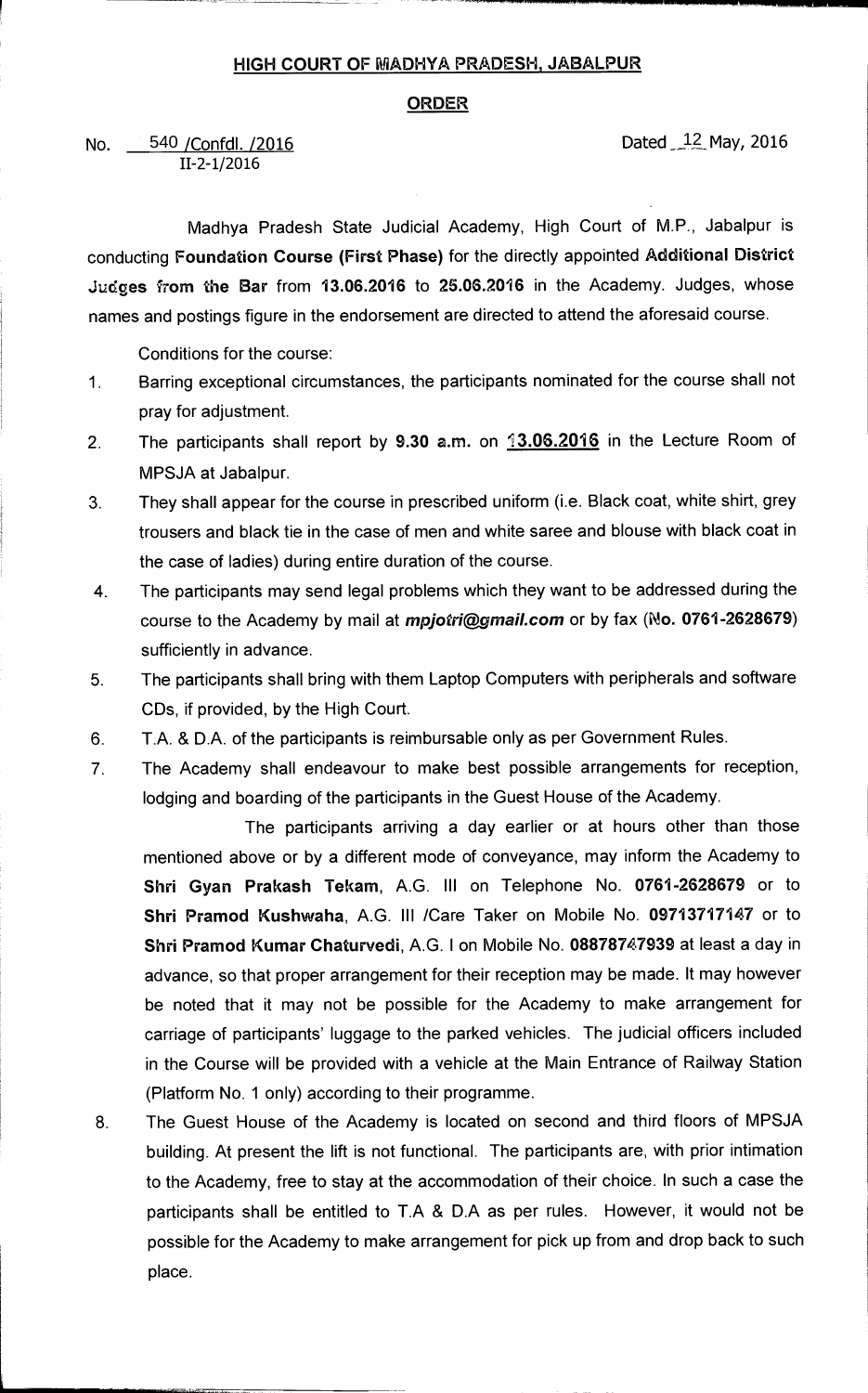9. The accommodation in the Guest House of the Academy shall be available to the participants only from 3.00 p.m. onwards on the preceding day of commencement of training and upto the end of training.

However, accommodation shall be made available from the preceding day of training to 10.00 a.m. of the succeeding day of training only to those participants who are not able to arrive in the hours mentioned above due to non-availability of proper train/bus facility from their respective places of posting.

10. The participants shall be provided with tea, breakfast, lunch and dinner during the Course, free of charge.

## **BY ORDER OF HON'BLE THE CHIEF JUSTICE**

**MANOHAR MAMTANI) REGISTRAR GENERAL** 

Endt. No.  $541$  /Confdl. /2016  $2016$ 11-2-1/2016

Copy forwarded to:-

- 1. The Deputy Controller, Govt. Central Press, Arera Hills, Habibganj, Bhopal-6 for publication in the next issue of the M.P. Gazaette,
- 2. The Principal Secretary, Govt. M.P. Law & Legislative Affairs Department, 1<sup>st</sup> Floor, Vindhyachal Bhawan, Bhopal, Pin 462 006, for information.
- 3. The Accountant General, (I), M.P. Gazetted Audit Department, Gwalior, for information.

4. The Accountant General, (II), Gwalior, for information.

5.

1. Shri Hitendra Dvivedi, Ill AJ to I Additional District & Sessions Judge, Morena

- 2. Shri Mohit Dewan, II AJ to I Additional District & Sessions Judge, Jabalpur
- 3. Shri Surendra Kumar, III AJ to I Additional District & Sessions Judge, Gwalior
- 4. Shri Rajarshi Srivstava, II AJ to I Additional District & Sessions Judge, Sagar
- 5. Shri Sunil Kumar, Ill AJ to I Additional District & Sessions Judge, Bhopal
- 6. Shri Joginder Singh, II AJ to I Additional District & Sessions Judge, Ujjain
- 7. Shri Rais Khan, II AJ to I Additional District & Sessions Judge, Sehore
- 8. Shri Sushil Kumar, II AJ to I Additional District & Sessions Judge, Shivpuri
- 9. Shri Ashish Kumar Mishra, II AJ to I Additional District & Sessions Judge, Indore For information and compliance with a direction to all the participants that they should compulsorily appear at M.P.S.J.A. Building at Jabalpur on aforesaid date and time as mentioned in order.